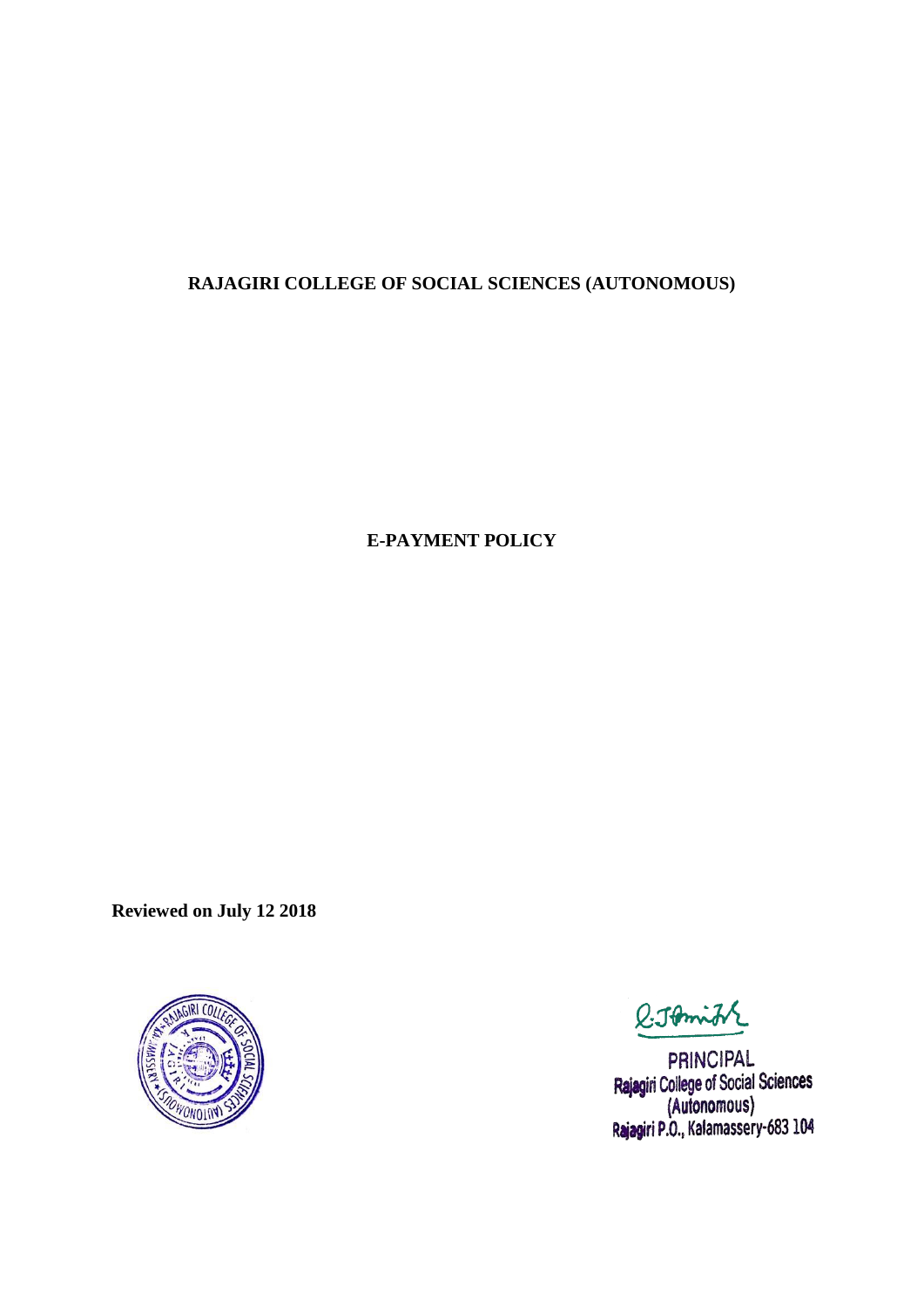## **Online ePayment-Terms and Conditions**

This online payment system is provided by RAJAGIRI. RAJAGIRI may update these terms from time to time and any changes will be effective immediately on being set out here. Please ensure you are aware of the current terms. The country of domicile for RAJAGIRI is India.

## **Terms & Conditions**

Please read these terms carefully before using the online payment facility. Using the online payment facility on this website indicates that you accept these terms. If you do not accept these terms, do not use this facility.

The Terms and Conditions contained herein shall apply to any person ("User") using the services of making Fee payments through an online payment gateway service ("Service").

All payments are subject to the following conditions:-

- All the fees quoted are in Indian Rupees.RAJAGIRI reserves the right to change the fees at any time.
- Your payment will normally reachRAJAGIRI account to which you are making a payment within two working days.
- RAJAGIRI cannot accept the liability for delay in a payment or a payment not reaching to RAJAGIRI account due to your quoting of an incorrect account number or incorrect personal details.RAJAGIRI authorities also cannot accept liability if payment is refused or declined by the internet banking and credit/ debit card supplier for any reason.
- If the internet banking and credit/debit card supplier declines payment, RAJAGIRI is under no obligation to bring this fact to your attention. You should check with your Bank/Credit/Debit card supplier that payment has been deducted from your account.
- In no event willRAJAGIRI be liable for any damages whatsoever arising out of the use, inability to use, or the results of use of this site, any websites linked to this site, or the materials or information contained at any or all such sites, whether based on warranty, contract, tort or any other legal theory and whether or not advised of the possibility of such damages.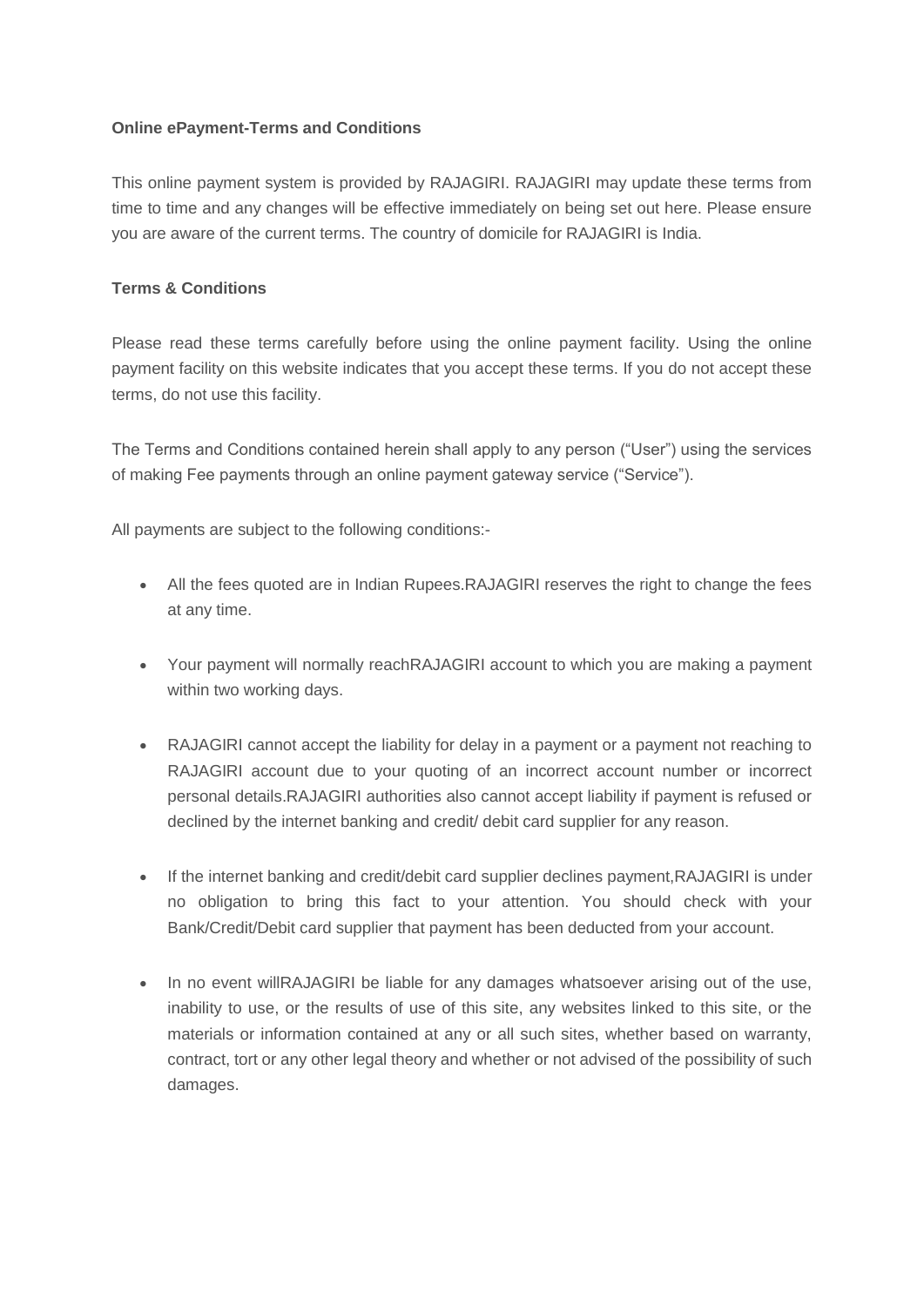## **Refund Policy/Cancellation Policy**

- If the User leaves RAJAGIRI website before completing his/her transaction, there shall be no entitlement to the refund of fees.
- Refunds, if applicable, at the discretion of Rajagiri, will only be made to the internet banking and debit/credit card used for the original transaction. For the avoidance of doubt, nothing in this Policy shall requireRAJAGIRI to refund thefees (or part thereof) unless such fees (or part thereof) have previously been paid.

## **Security**

All payment details which are entered through this payment gateway are encrypted when the student, or third party make payment, enters them. Communications to and from the service provider's website are encrypted.

RAJAGIRI shall not be liable for any failure by the student or third party making payment of fees to properly protect data from being seen on their screen by other persons or otherwise obtained by such persons, during the online payment process or in respect of any omission to provide accurate information in the course of the online payment process.

#### **Service provider**

Rajagiri Authorities are not directly involved in the online payment but through service provider (BillDesk).Once payment is received by the service provider in cleared funds, the service provider will contactRAJAGIRI to confirm the details of the successful payment made by the offender, or third party making payment. On receipt of this confirmation, RAJAGIRI will confirm to the User that the payment has been received and accepted by the RAJAGIRI. In the event that the User does not receive confirmation within 14 days of making the payment it is the responsibility of the User to check with the RAJAGIRI that the payment has been accepted. The User shall remain responsible for the fees until such time as the confirmation as referred to above is received from the RAJAGIRI in relation to each of these and any outstanding amounts owed to the RAJAGIRI.

## **Privacy Policy**

This Privacy Policy applies to all of the products, services and websites offered by RAJAGIRI. Sometimes, we may post product specific privacy notices or help centre materials to explainour products in more detail.

If you have any questions about this Privacy Policy, please feel free to contact us through our website or write to us at **admin@rajagiri.edu**